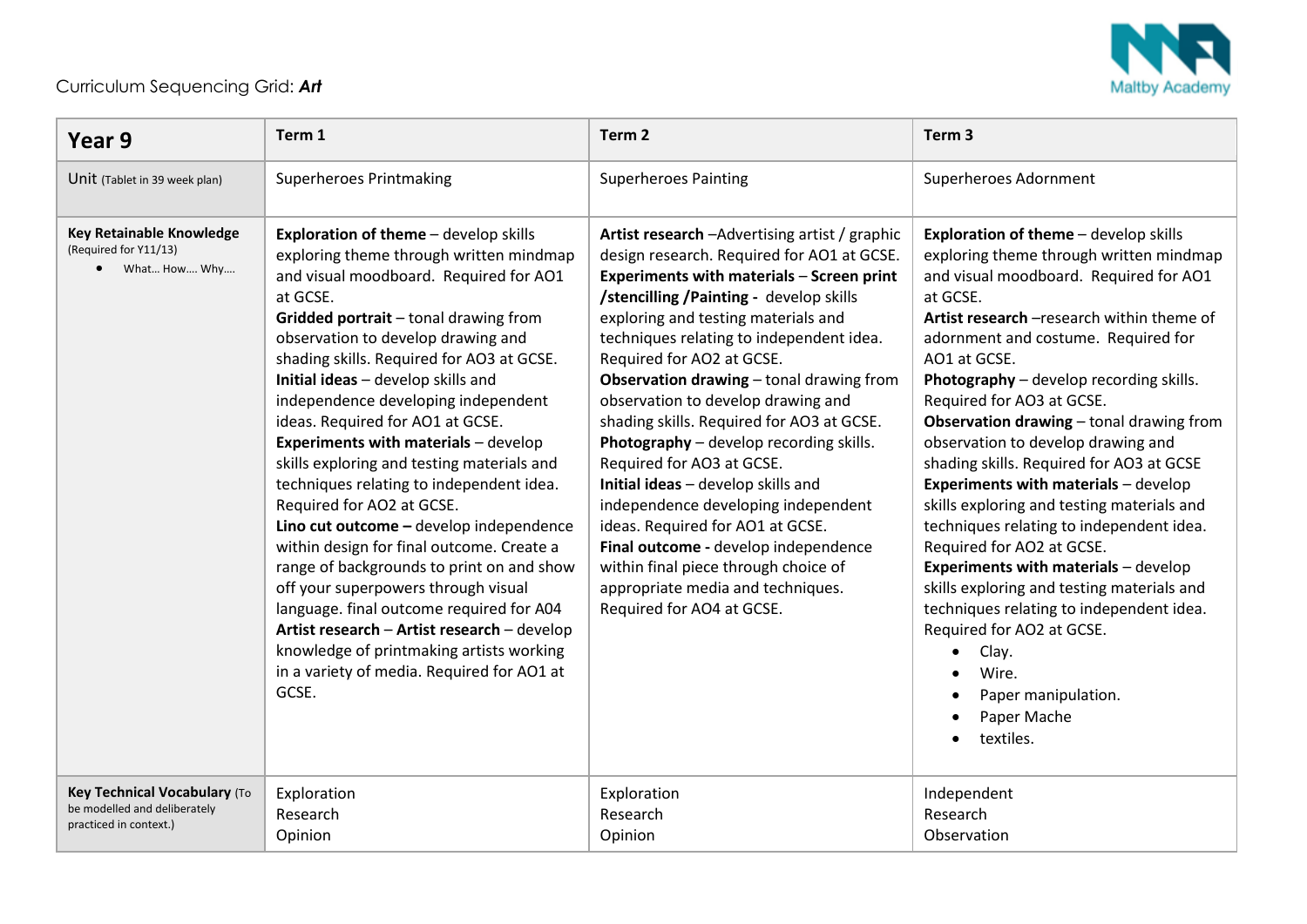

## Curriculum Sequencing Grid: *Art*

|                                                                                                                                                                                | Abstract<br>Independent<br>Experiment<br><b>Materials</b><br>Techniques<br>Record<br>Observation<br>Tone<br>Proportion<br>Photoshoot<br>Combine                                                                                | Printmaking<br>Relief<br><b>Materials</b><br>Independent<br>Experiment<br>Techniques<br>Combine<br>Refine<br>Develop<br>Personal and meaningful<br>Respond                                                                     | Line<br>Tone<br>Shape<br>Proportion<br>Colour<br>Record<br>Photoshoot<br>Juxtapose<br>Text<br>Combine<br>Mixed media                                                                                                                                               |
|--------------------------------------------------------------------------------------------------------------------------------------------------------------------------------|--------------------------------------------------------------------------------------------------------------------------------------------------------------------------------------------------------------------------------|--------------------------------------------------------------------------------------------------------------------------------------------------------------------------------------------------------------------------------|--------------------------------------------------------------------------------------------------------------------------------------------------------------------------------------------------------------------------------------------------------------------|
| <b>Opportunities for Reading</b>                                                                                                                                               | Artist / designer research -                                                                                                                                                                                                   | Artist / designer research -                                                                                                                                                                                                   | Artist / designer research -                                                                                                                                                                                                                                       |
| <b>Developing Cultural Capital</b><br>(exposure to very best-essential<br>knowledge and skills of educated<br>citizens - appreciation of human<br>creativity and achievement.) | Artist research - exploration of work of<br>artists<br><b>Culture</b> – exploration of theme of causes,<br>protests and contemporary culture<br>Art Club - optional extracurricular activity<br>to develop and extend project. | Artist research - exploration of work of<br>artists<br><b>Culture</b> – exploration of theme of causes,<br>protests and contemporary culture.<br>Art Club - optional extracurricular activity<br>to develop and extend project | Artist research - exploration of work of<br>artists and choice dependant on<br>independent journey.<br>Culture - exploration of theme of<br>Superheroes and contemporary costume.<br>Art Club - optional extracurricular activity<br>to develop and extend project |
| <b>Cross Curricular Links</b><br>(Authentic Connections)                                                                                                                       | Media studies and Sociology - exploration<br>of theme and issues of news and<br>contemporary culture<br>English and PA / Drama - Character<br>development.                                                                     | Media studies and Sociology - exploration<br>of theme and issues of news and<br>contemporary culture<br>English and PA / Drama - Character<br>development.                                                                     | Creative Arts - understanding of the<br>different type of costumes to reflect the<br>character of your superhero.                                                                                                                                                  |
| <b>Key Assessment</b>                                                                                                                                                          | <b>Exploration of theme</b><br>Recording skills - observation drawing<br>(Portrait) and photography - selfies<br>Lino outcome.<br>Artist research                                                                              | <b>Artist research</b><br>Screen print.<br>Recording skills - observation drawing and<br>photography<br>Painting.<br>Final mark for full superhero project.                                                                    | <b>Experiments with materials and</b><br>techniques<br><b>Artist research</b><br>Recording skills - observation drawing and<br>photography                                                                                                                         |